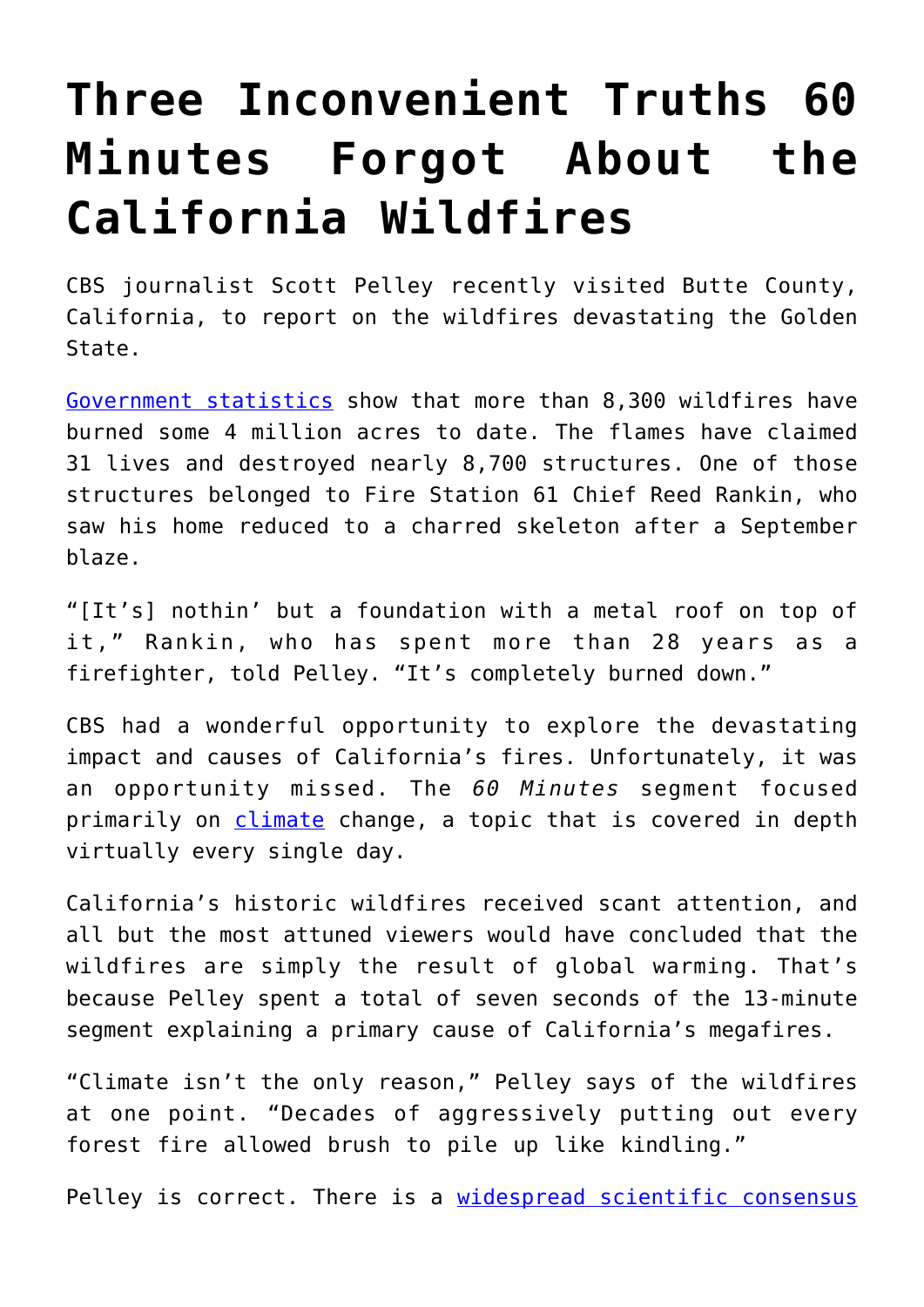that California's aggressive efforts to suppress fire have made the state ripe for megafires. But this is the last *60 Minutes* viewers hear on the mismanagement of California's forests.

The bulk of the segment is dedicated to interviewing James Hansen and Michael Mann, a pair of scientists who have spent decades warning about the dangers of man-made climate change.

"We're seeing exactly what we expected," said Hansen, who in 1988 produced [a seminal paper](https://pubs.giss.nasa.gov/abs/ha01700z.html) predicting a decades-long rise in global temperatures. "But I expected that governments would be wise enough that they'd begin to adopt policies to preserve the future for young people. But they haven't done that yet."

Hansen runs the program on climate science at Columbia University, and Pelley notes that he is considered the "father of climate change science."

"If we don't change anything, then we're going to continue to see more and more of these extreme regional events," Hansen says. "The physics is quite simple. As you add more greenhouse gasses to the atmosphere, you increase the heating of the surface. So at the times and places where it's dry you get more extreme droughts, the fire seasons become longer, the fires burn hotter."

When [I first wrote about California's wildfires](https://fee.org/articles/forest-fires-aren-t-at-historic-highs-in-the-united-states-not-even-close/), I noted that evidence suggests both poor land management and California's high temperatures have played a role in the wildfires. And it's certainly reasonable to assume the dry and hot conditions have contributed to California's harsh season.

Yet to blame the bulk of the blame on climate change ignores evidence that suggests government policies are the primary culprit. Consider these facts.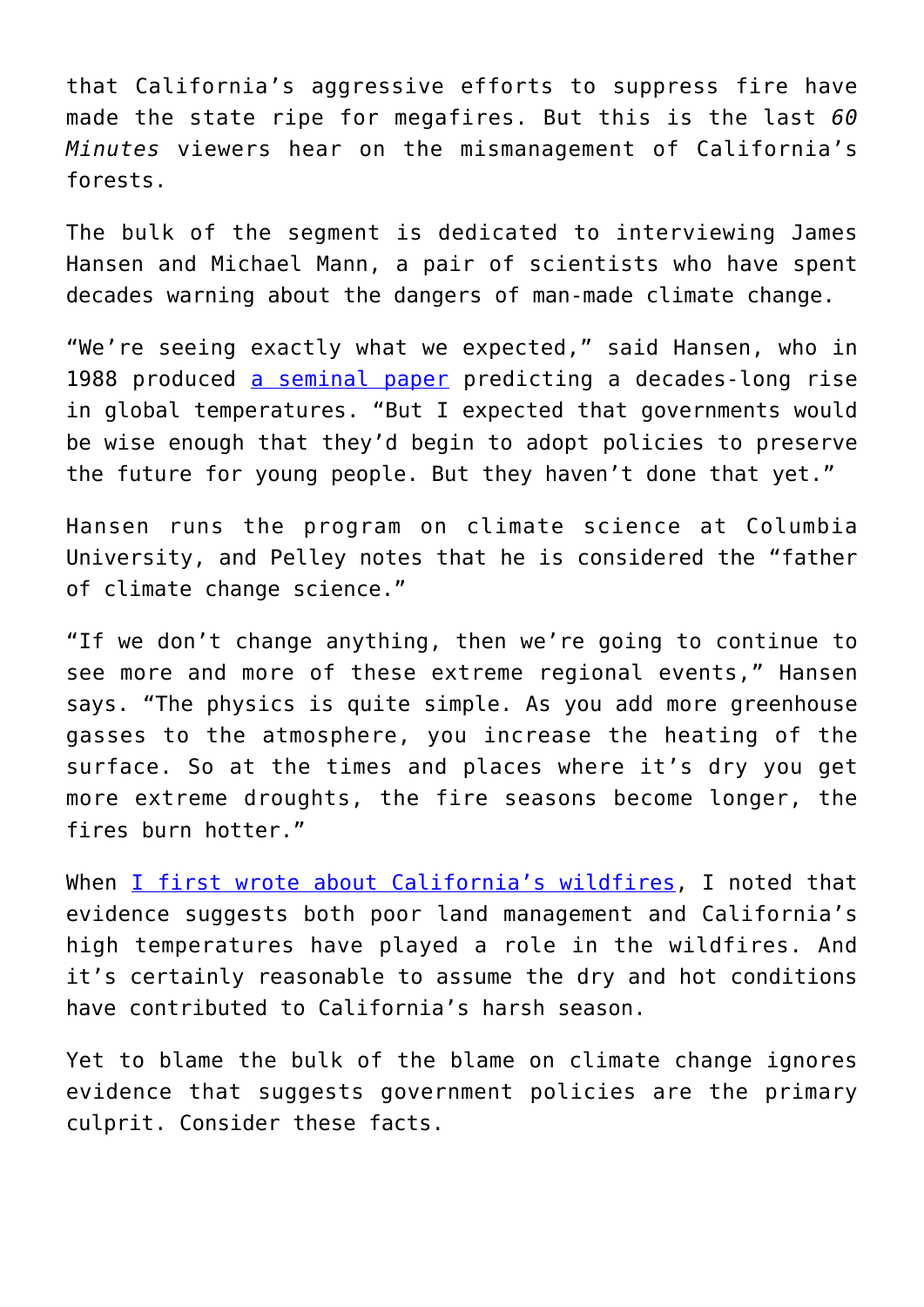## **1. Wildfires are not at historic highs (not even close)**

It's true that California is suffering from a truly devastating fire season, one that has exacted a sadly high toll on human lives. Across the US, however, burning is [much](https://fee.org/articles/forest-fires-aren-t-at-historic-highs-in-the-united-states-not-even-close/) [lower than previous decades.](https://fee.org/articles/forest-fires-aren-t-at-historic-highs-in-the-united-states-not-even-close/)

As of October 5, fires have consumed 7.8 million acres of land in the U.S. over the last year. That's less over the same period that burned in 2017, 2015, 2012, and 2011. Moreover, it's a small fraction  $-$  about  $1/4$   $-$  of the yearly average between 1926 and 1952, according to the official historical data.

When journalists and climate activists warn of [record-high](https://www.telegraph.co.uk/news/worldnews/northamerica/usa/11932329/2015-becomes-worst-US-wildfire-year-on-record.html?fbclid=IwAR0TP4tgg6wgU0t-cwI2xj8OflUoh4zyLs6WfwzJB_DdzN4qjvnikPg6E4o) [levels of fire in the U.S.](https://www.telegraph.co.uk/news/worldnews/northamerica/usa/11932329/2015-becomes-worst-US-wildfire-year-on-record.html?fbclid=IwAR0TP4tgg6wgU0t-cwI2xj8OflUoh4zyLs6WfwzJB_DdzN4qjvnikPg6E4o), they're simply ignoring all data prior to 1960. This offers a politically convenient baseline, since it means that the data set begins when fire suppression was still a widely used management tool in the U.S.

*For all the talk about 2020's fires being an unprecedented apocalypse (7M acres burned), it's worth noting 2020 is unlikely to surpass 2017's total.*

*Even if it does, it's still about about 1/5 of the total acreage burned in 1930.*

*Context matters. H/T [@BjornLomborg.](https://twitter.com/BjornLomborg?ref_src=twsrc%5Etfw) [pic.twitter.com/x44Ag1l4me](https://t.co/x44Ag1l4me)*

*— Jon Miltimore (Parler: @Miltimore79) (@miltimore79) [September 21, 2020](https://twitter.com/miltimore79/status/1308031892919377922?ref_src=twsrc%5Etfw)*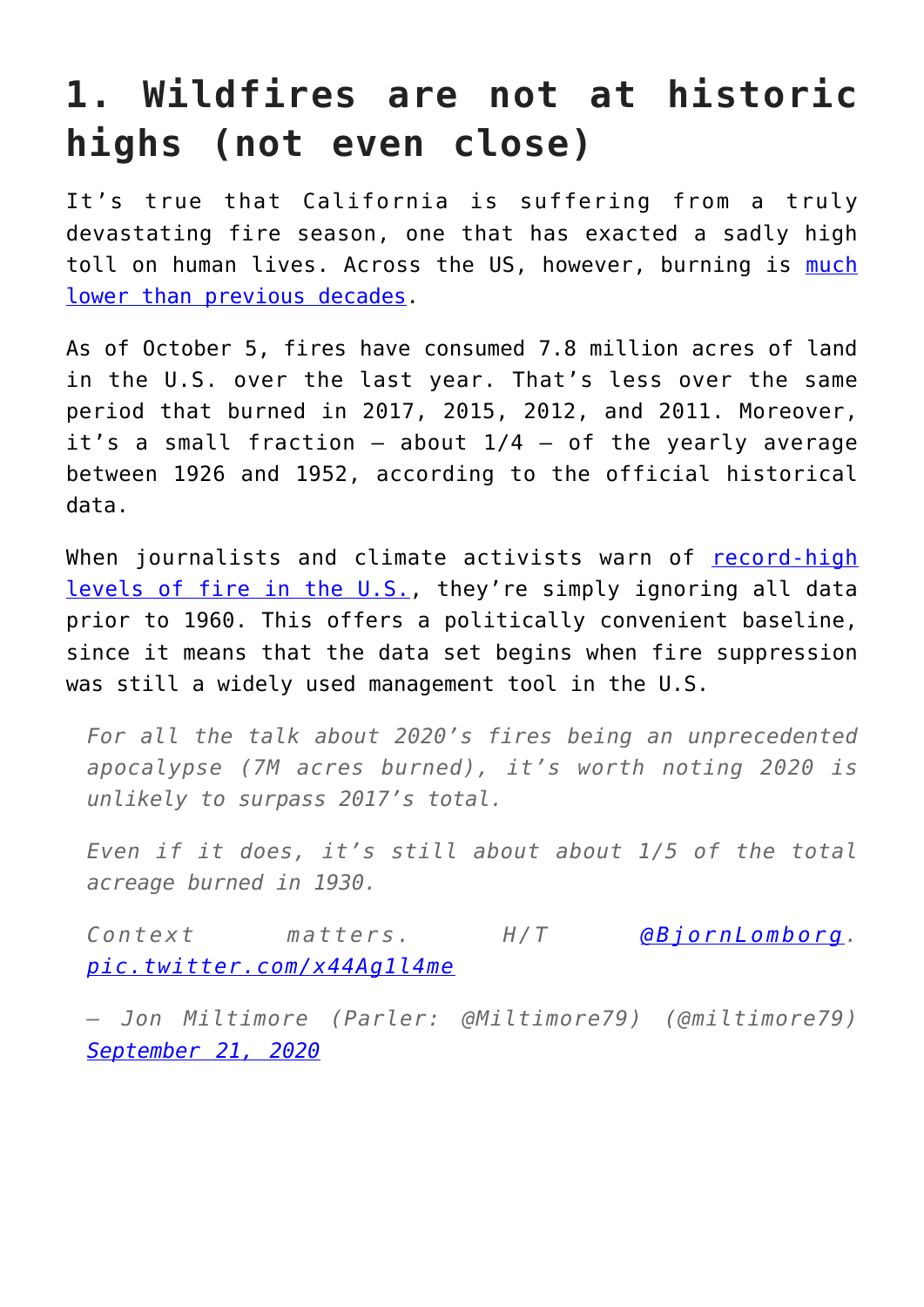### **2. California is 4.3 percent of U.S. landmass – but has 50 percent of its burn area in 2020**

State statistics say California has seen about 4 million acres burn this season. That's a lot. In fact, it's more than *half* of the total acreage burned in the U.S.

To be sure, California is a really big state  $-163,694$  square miles. But that's still just [4.3 percent](https://beef2live.com/story-ranking-states-area-89-118259) of the total land area of the U.S.

What these numbers mean is that the megafire problem in the U.S. right now is a problem pretty much singular to California. This suggests it's less about climate change and more a result of the state's decades-long practice of fire suppression.

As fire experts recently told *The New York Times*, other parts of the United States long ago abandoned such policies, recognizing natural and prescribed burning are effective tools to manage the land.

"Today fire is widely accepted as a tool for land management in the Southeast," said Crystal Kolden, a fire scientist at the University of California, Merced, told the *Times* last month.

Is it possible that Appalachia country and other parts of the U.S. are being spared from the effects of climate change? More likely, they simply learned decades ago a fact that California has refused to acknowledge: burning is necessary, and aggressive efforts to suppress it are disastrous.

*California represents 4.3% of US landmass but accounts for more than 50% of its burned acreage in 2020.*

*Does climate change effect California differently than other*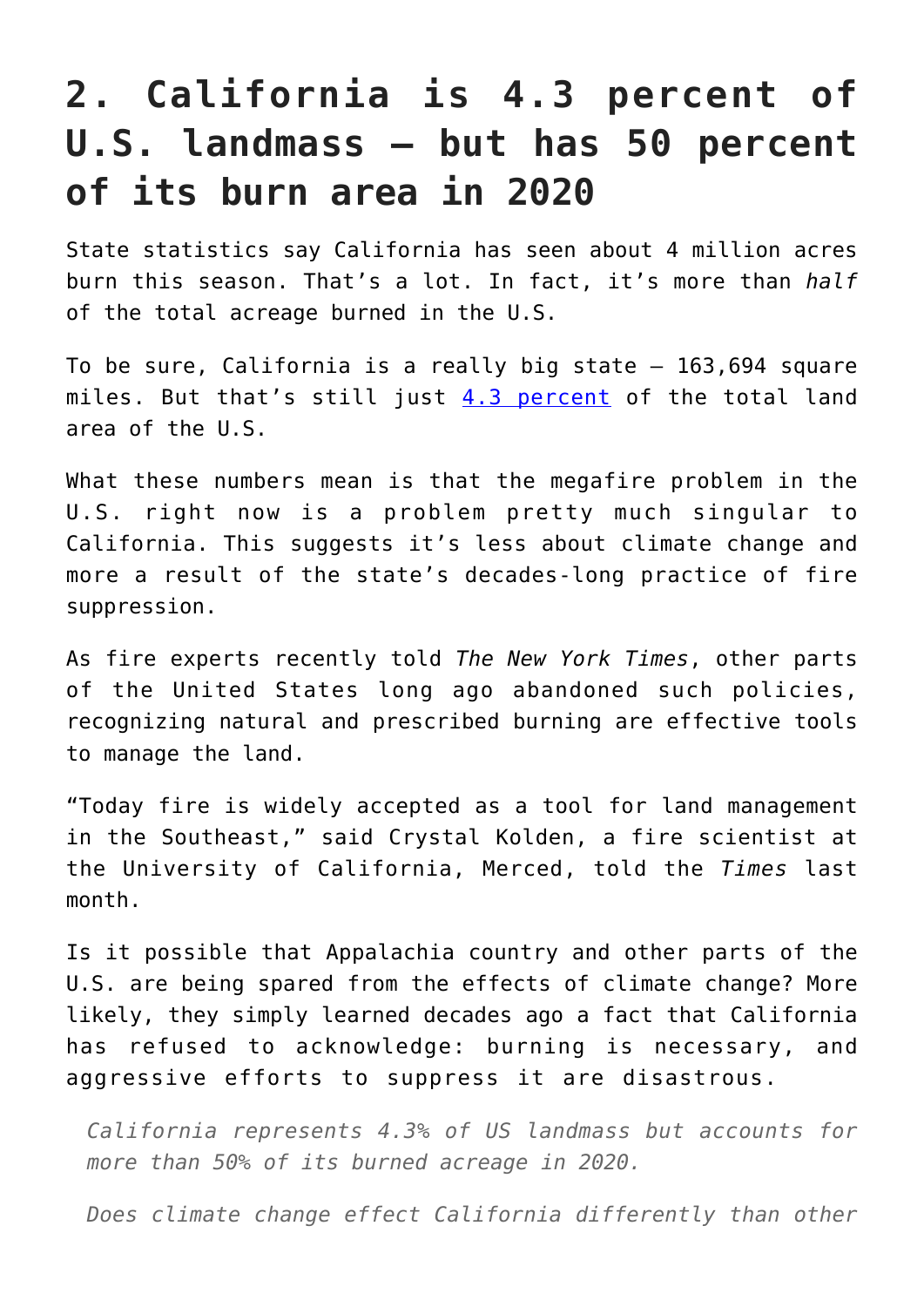*parts of the country?*

*Or are we seeing the results of Calif's aggressive, decadeslong fire suppression tactics?*

*— Jon Miltimore (Parler: @Miltimore79) (@miltimore79) [October](https://twitter.com/miltimore79/status/1313474444925505538?ref_src=twsrc%5Etfw) [6, 2020](https://twitter.com/miltimore79/status/1313474444925505538?ref_src=twsrc%5Etfw)*

### **3. Texas is Hotter Than California and Has More Forests, but Far Fewer Megafires**

In case some people do believe that California is simply experiencing harsher effects of climate change than other parts of the country, it's worth pointing out a few simple geographical facts about Texas.

The Lone Star state actually has [more forest](https://en.wikipedia.org/wiki/Forest_cover_by_state_and_territory_in_the_United_States) area than the Golden State and *higher temperatures*. Yet government data show they've had far fewer megafires. From 1997-2019 Texas had [about one third](https://www.nifc.gov/fireInfo/fireInfo_statistics.html) the number of megablazes (fires larger than 100,000 acres) that California did.

What could explain these results? Perhaps the fact that 95 percent of Texas's land mass is [privately owned](https://nri.tamu.edu/blog/2017/august/taking-care-of-the-land-an-intro-to-private-land-stewardship/) and authorities have [embraced burning policies](https://tpwd.texas.gov/landwater/land/habitats/post_oak/habitat_management/fire/#:~:text=As%20a%20general%20rule%2C%20about,forbs%20(weeds%20and%20wildflowers).) that allow fire to do its natural work.

*Texas has more forest than Calif. and higher temps, yet gov. data show show that from 1997-2019 TX had about 1/3 the number of megablazes (fires larger than 100k acres) that California did.*

*-95% of Texas' land mass is privately owned. -Texas embraces natural burning, unlike CA. [pic.twitter.com/nsM95D0vrB](https://t.co/nsM95D0vrB)*